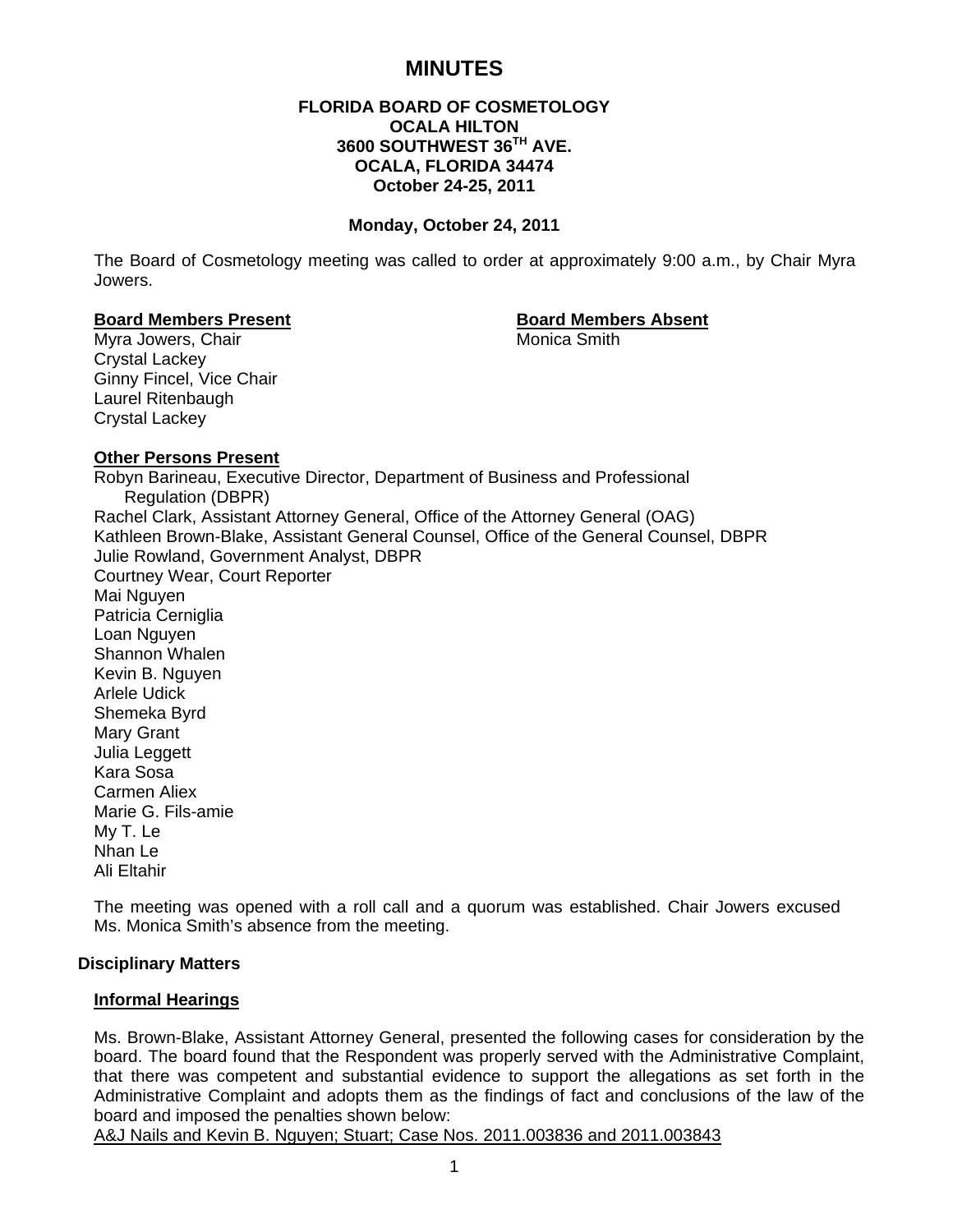Kevin B. Nguyen and Krysty Nguyen were present for the meeting and were sworn in by Ms. Courtney Wear, Court Reporter. Ms. Laurel Ritenbaugh moved that the board impose a fine of \$800 and costs of \$212.44, to be paid over a period of six months, with the first payment of \$212.44 due within 30 days of the final order and five monthly payments of \$160 each. Ms. Crystal Lackey seconded the motion and the motion passed unanimously.

# Angel Nails and Tang Cheung; W. Palm Beach; Case Nos. 2010.028713 and 2010.051811

The Respondent was not present for the meeting. Ms. Lackey moved that the board impose a fine of \$550 and costs of \$251.91, to be paid over a period of six months, with the first payment of \$251.91 due within 30 days of the final order and five monthly payments of \$110 each. Ms. Ritenbaugh seconded the motion and the motion passed unanimously.

## Anthony H. Hopper; Ft. Myers; Case No. 2010.044610

Ms. Brown-Blake requested that this case be pulled from the agenda.

# Asian Nails and Minh Nguyen; Palm Beach Gardens; Case Nos. 2010.050695 and 2010.058239

The Respondent was not present for the meeting. Ms. Ritenbaugh moved that the board impose a fine of \$300 and costs of \$254.77, to be paid over a period of six months, with the first payment of \$254.77 due within 30 days of the final order and five monthly payments of \$60 each. Ms. Lackey seconded the motion and the motion passed unanimously. Ms. Lackey seconded the motion and the motion passed unanimously.

# Awa Fall; Lakeland; Case No. 2010.051605

Ms. Fall was not present for the meeting. Ms. Ritenbaugh moved that the board impose a fine of \$1,000 and costs of \$111.77, to be paid over a period of six months, with the first payment of \$111.77 due within 30 days of the final order and five monthly payments of \$200 each. Ms. Lackey seconded the motion and the motion passed unanimously.

#### Beauty Nails & Tan; Cape Coral; Case No. 2010.060265

The Respondent was not present for the meeting. Ms. Lackey moved that the board impose a fine of \$600 and costs of \$213.28, to be paid over a period of six months, with the first payment of \$213.28 due within 30 days of the final order and five monthly payments of \$120 each, re-inspection within six months, plus six months stayed suspension against cosmetology salon license CE9974423. In the event the Respondent fails to comply with the terms of the final order, the stay shall be lifted and the cosmetology salon license will be suspended. Ms. Ritenbaugh seconded the motion and the motion passed unanimously.

# Browne's Beauty; Miami; Case No. 2010.028275

The Respondent was not present for the meeting. Ms. Ritenbaugh moved that the board impose a fine of \$500 and costs of \$100.23, to be paid over a period of six months, with the first payment of \$100.23 due within 30 days of the final order and five monthly payments of \$100 each. Vice Chair Ginny Fincel seconded the motion and the motion passed unanimously.

#### Byrd's A Head Above; Melbourne; Case No. 2010.061581

Ms. Shemeka Byrd was present for the meeting and was sworn in by the Court Reporter. Ms. Ritenbaugh moved that the board impose a fine of \$500 and costs of \$187.85, to be paid over a period of six months, with the first payment of \$187.85 due within 30 days of the final order and five monthly payments of \$100 each. Vice Chair Fincel seconded the motion and the motion passed unanimously.

# Cali Pronails and Hieu Tran; Port St. Lucie; Case Nos. 2010.045712 and 2010.051730

The Respondent was not present for the meeting. Ms. Lackey moved that the board impose a fine of \$800 and costs of \$245.11, to be paid over a period of six months, with the first payment of \$245.11 due within 30 days of the final order and five monthly payments of \$160 each, re-inspection within six months, plus six months stayed suspension against cosmetology salon license CE9969778 and nail specialist license FV245. In the event the Respondent fails to comply with the terms of the final order,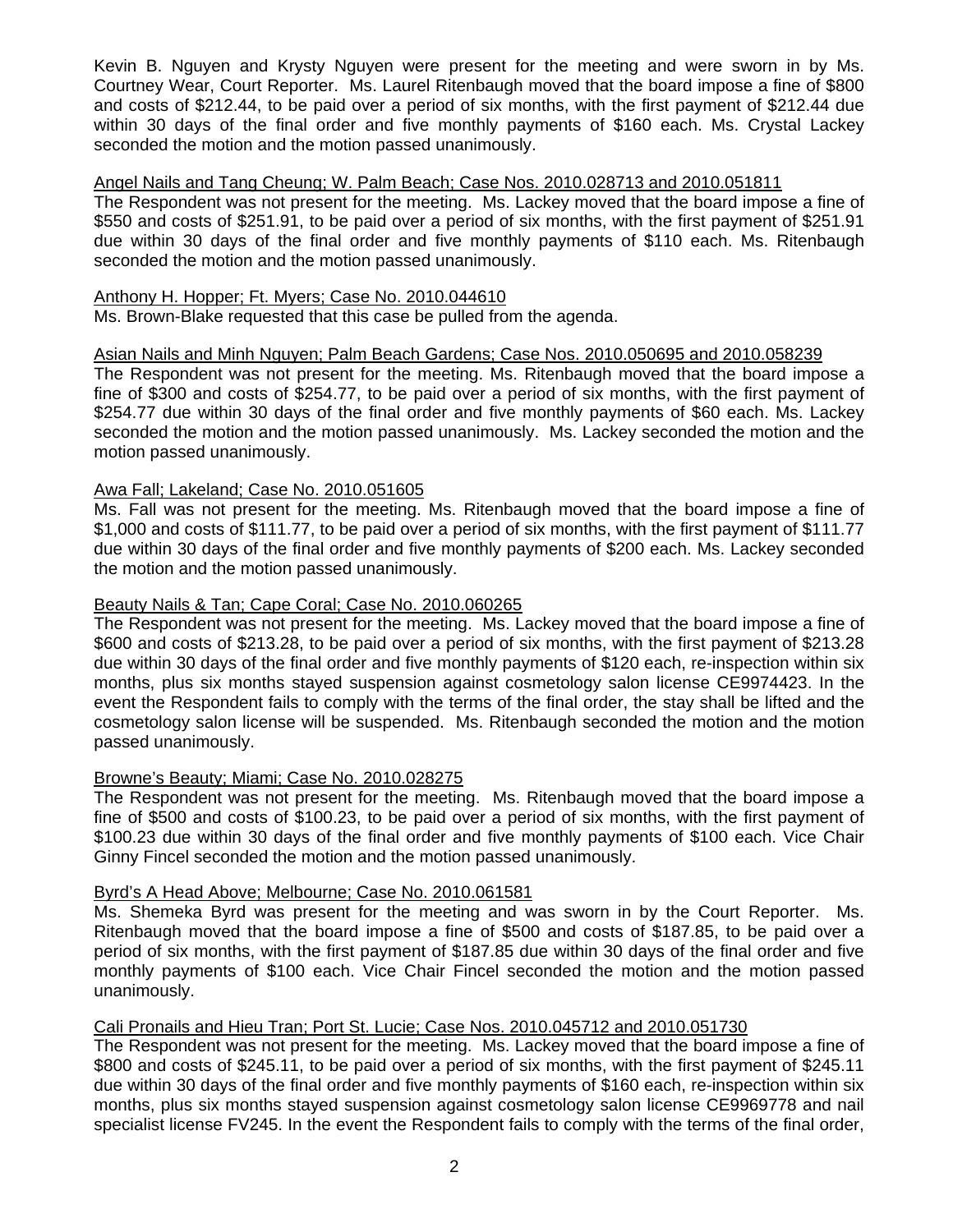the stay shall be lifted and the cosmetology salon license and nail specialist license will be suspended. Ms. Ritenbaugh seconded the motion and the motion passed unanimously.

# CKP Nails and Cuong Tong; Royal Palm Beach; Case Nos. 2011.002822 and 2011.002818

The Respondent was not present for the meeting. Vice Chair Fincel moved that the board impose a fine of \$1,200 and costs of \$244.04, to be paid over a period of six months, with the first payment of \$244.04 due within 30 days of the final order and five monthly payments of \$240 each, re-inspection within six months, plus six months stayed suspension against cosmetology salon license CE9960319 and nail specialist license FV579968. In the event the Respondent fails to comply with the terms of the final order, the stay shall be lifted and the cosmetology salon license and nail specialist license will be suspended. Ms. Ritenbaugh seconded the motion and the motion passed unanimously.

# D N Nails; Boynton Beach; Case Nos. 2010.054479 and 2011.007578

Ms. Mai Nguyen was present for the meeting and was sworn in by the Court Reporter. Ms. Ritenbaugh moved that the board impose a fine of \$6,000 and costs of \$660.37, to be paid over a period of six months, with the first payment of \$660.37 due within 30 days of the final order and five monthly payments of \$1,200 each. Vice Chair Fincel seconded the motion and the motion passed unanimously.

# Dr. Hair Salon; Apopka; Case No. 2011.009029

Ms. Natasha Acosta and Ms. Carmen Aliex were present for the meeting and were sworn in by the Court Reporter. Ms. Lackey moved that the board impose a fine of \$300 and costs of \$255.57, to be paid over a period of six months, with the first payment of \$255.57 due within 30 days of the final order and five monthly payments of \$60 each. Ms. Ritenbaugh seconded the motion and the motion passed unanimously.

# Escape Nail and Spa and Tram H. Truong; Port. St. Lucie; Case Nos. 2010.054299 and 2010.058246

The Respondent was not present for the meeting. Vice Chair Fincel moved that the board impose a fine of \$550 and costs of \$228.31, to be paid over a period of six months, with the first payment of \$228.31 due within 30 days of the final order and five monthly payments of \$110 each, re-inspection within six months, plus six months stayed suspension against cosmetology salon license CE9976786 and full specialty license FS862951. In the event the Respondent fails to comply with the terms of the final order, the stay shall be lifted and the cosmetology salon license and full specialty license will be suspended. Ms. Lackey seconded the motion and the motion passed unanimously.

# Fashion Nails; Tallahassee; Case No. 2011.005752

The Respondent was not present for the meeting. Ms. Lackey moved that the board impose a fine of \$300 and costs of \$259.36, to be paid over a period of six months, with the first payment of \$259.36 due within 30 days of the final order and five monthly payments of \$60 each. Ms. Ritenbaugh seconded the motion and the motion passed unanimously.

Francesca Sara Silva Rollo; Jacksonville; Case No. 2010.044727 Ms. Brown-Blake requested that this case be pulled from the agenda.

# Goldfinger Beauty Salon, Inc.; Miami; Case No. 2010.062229

The Respondent was not present for the meeting. Ms. Lackey moved that the board impose a fine of \$500 and costs of \$88.87, two re-inspections within two months, plus suspension against cosmetology salon license CE85648 until all fines and costs are paid. Ms. Ritenbaugh seconded the motion and the motion passed unanimously.

#### Jason Von Nieda; Daytona; Case No. 2011.003652

Ms. Brown-Blake requested that this case be pulled from the agenda.

#### Julia Ann Leggett; Jacksonville; Case No. 2010.054462

Ms. Leggett was present for the meeting and was sworn in by the Court Reporter. Vice Chair Fincel moved that the board impose a fine of \$500 and costs of \$61.82, to be paid over a period of six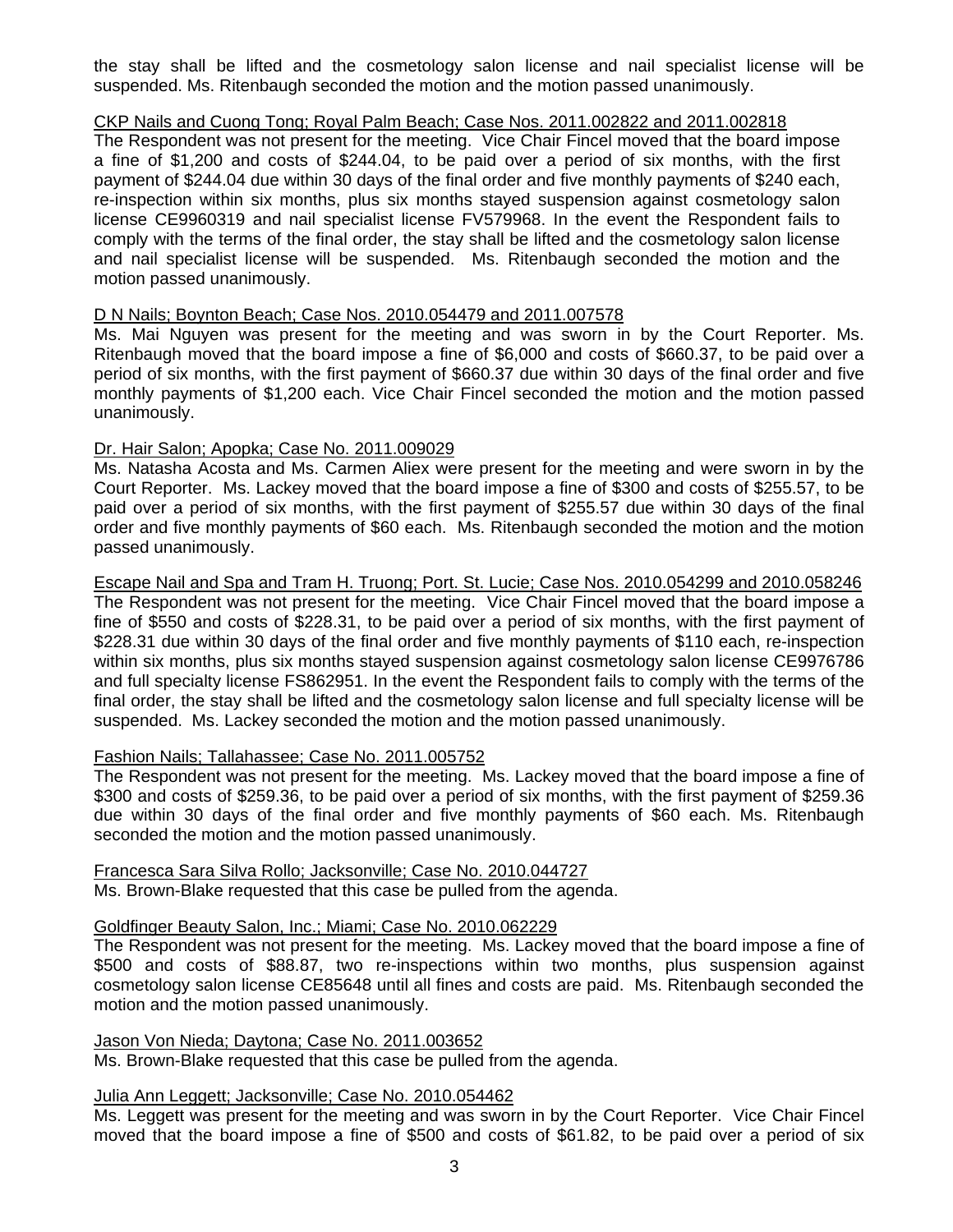months, with the first payment of \$61.82 due within 30 days of the final order and five monthly payments of \$100 each. Ms. Ritenbaugh seconded the motion and the motion passed unanimously.

# Jupiter Nails & Spa and Linh Lu; Jupiter; Case Nos. 2010.044310 and 2010.050101

The Respondent was not present for the meeting. Ms. Ritenbaugh moved that the board impose a fine of \$650 and costs of \$219.11, to be paid over a period of six months, with the first payment of \$219.11 due within 30 days of the final order and five monthly payments of \$130 each. Ms. Lackey seconded the motion and the motion passed unanimously.

# Kristy's Nails & Spa; Defuniak Springs; Case No. 2011.003254

Ms. Nahn Le was present for the meeting and was sworn in by the Court Reporter. Vice Chair Fincel moved that the board impose a fine of \$800 and costs of \$134.17, to be paid over a period of six months, with the first payment of \$134.17 due within 30 days of the final order and five monthly payments of \$160 each. Ms. Ritenbaugh seconded the motion and the motion passed unanimously.

# L.T. Nails and Tinh Nguyen; Vero Beach; Case Nos. 2010.051816 and 2010.045385

The Respondent was not present for the meeting. Ms. Ritenbaugh moved that the board impose a fine of \$500 and costs of \$238.44, to be paid over a period of six months, with the first payment of \$238.44 due within 30 days of the final order and five monthly payments of \$100 each. Ms. Lackey seconded the motion and the motion passed unanimously.

# Ly Thi Van; Port Charlotte; Case No. 2010.021003

Ms. Kara Sosa, Attorney for Mr. Van, was present for the meeting and was sworn in by the Court Reporter. Ms. Ritenbaugh moved that the board dismiss the case. Ms. Lackey seconded the motion and the motion passed unanimously.

# Marie G. Fils-amie; Port St. Lucie; Case No. 2010.037076

Ms. Brown-Blake requested that this case be pulled from the agenda.

# Mary Grant; Port St. Lucie; Case No. 2010.029895

Ms. Grant was present for the meeting and was sworn in by the Court Reporter. Ms. Lackey moved that the board dismiss the case. Ms. Ritenbaugh seconded the motion and the motion passed unanimously.

## My T. Le; Riverview; Case No. 2010.057434

Ms. Le was present for the meeting and was sworn in by the Court Reporter. Vice Chair Fincel moved that the board impose a fine of \$250 and costs of \$166.32, to be paid over a period of six months, with the first payment of \$166.32 due within 30 days of the final order and five monthly payments of \$50 each, plus six months stayed suspension against nail specialist license FV9545205. In the event the Respondent fails to comply with the terms of the final order, the stay shall be lifted and the nail specialist license will be suspended. Ms. Ritenbaugh seconded the motion and the motion passed unanimously.

# Nail Art; Panama City; Case No. 2010.044633

Ms. Loan Nguyen and Mr. Trung Ngo Le were present for the meeting and were sworn in by the Court Reporter. Ms. Ritenbaugh moved that the board impose a fine of \$300 and costs of \$92.34, to be paid over a period of six months, with the first payment of \$92.34 due within 30 days of the final order and five monthly payments of \$60 each. Ms. Lackey seconded the motion and the motion passed unanimously.

# Nails So Happy and Thiep Phan; Sebastian; Case Nos. 2010.049719 and 2010.055841

The Respondent was not present for the meeting. Ms. Ritenbaugh moved that the board impose a fine of \$550 and costs of \$202.78, to be paid over a period of six months, with the first payment of \$202.78 due within 30 days of the final order and five monthly payments of \$110 each. Ms. Lackey seconded the motion and the motion passed unanimously.

Nancy Nails and Cuong D. Pham; N. Palm Beach; Case Nos. 2010.054286 and 2010.058250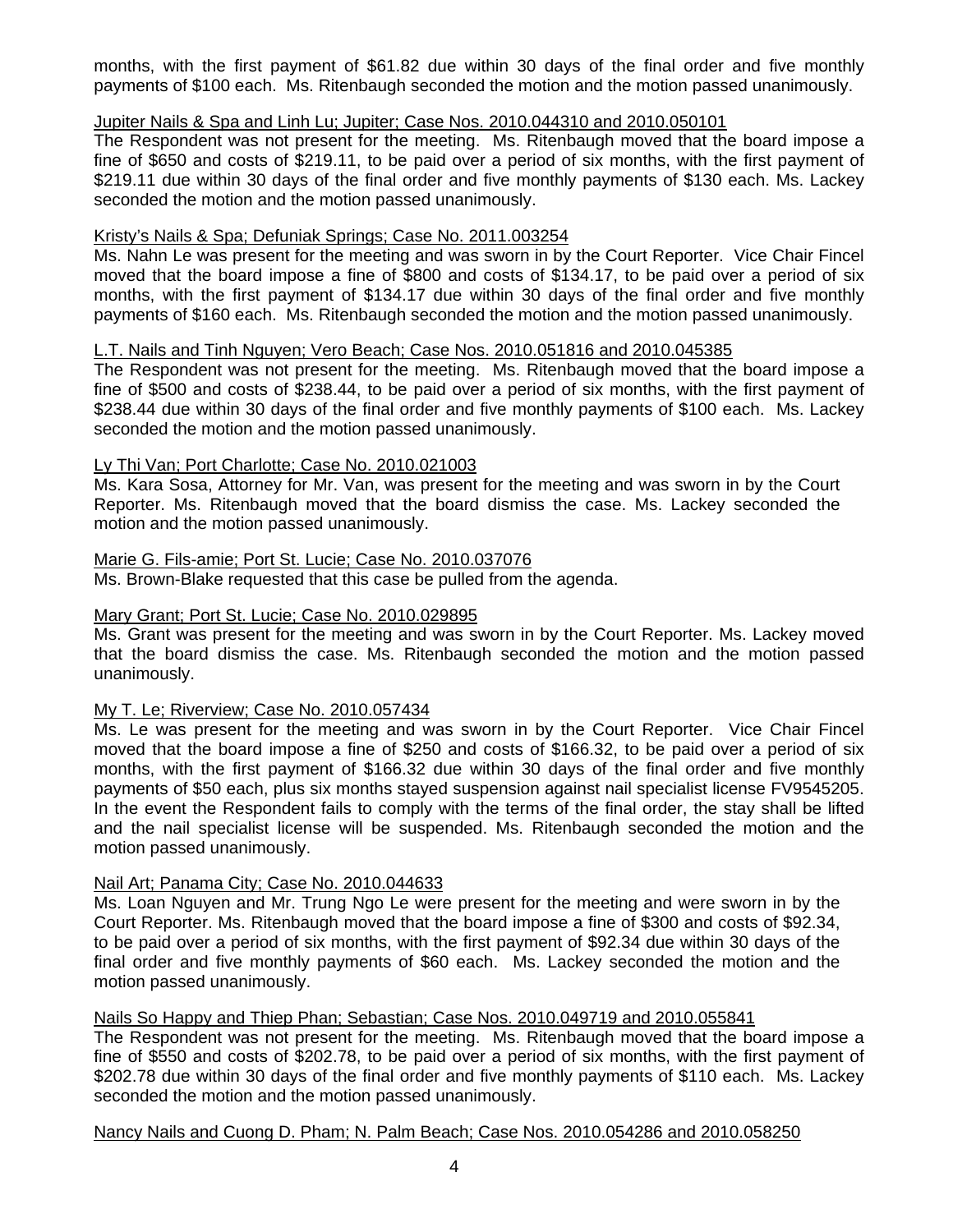The Respondent was not present for the meeting. Ms. Ritenbaugh moved that the board impose a fine of \$750 and costs of \$234.66, to be paid over a period of six months, with the first payment of \$234.66 due within 30 days of the final order and five monthly payments of \$150 each. Ms. Lackey seconded the motion and the motion passed unanimously.

# Oasis Nails; Destin; Case No. 2010.056929

The Respondent was not present for the meeting. Vice Chair Fincel moved that the board impose a fine of \$800 and costs of \$102.86, to be paid over a period of six months, with the first payment of \$102.86 due within 30 days of the final order and five monthly payments of \$160 each, re-inspection within six months, plus six months stayed suspension against cosmetology salon license CE9960875. In the event the Respondent fails to comply with the terms of the final order, the stay shall be lifted and the cosmetology salon license will be suspended. Ms. Ritenbaugh seconded the motion and the motion passed unanimously.

# Patti Cerniglia and Traditions; Palm Springs; Case Nos. 2010.043742 and 2010.043753

Ms. Cerniglia was present for the meeting and was sworn in by the Court Reporter. Ms. Lackey moved that the board impose a fine of \$300 and costs of \$275.94, to be paid over a period of six months, with the first payment of \$275.94 due within 30 days of the final order and five monthly payments of \$60 each. Ms. Ritenbaugh seconded the motion and the motion passed unanimously.

# Queen Nails; Jacksonville; Case No. 2010.058604

The Respondent was not present for the meeting. Ms. Lackey moved that the board impose a fine of \$550 and costs of \$77.21, to be paid over a period of six months, with the first payment of \$77.21 due within 30 days of the final order and five monthly payments of \$110 each, plus re-inspection within six months. Ms. Ritenbaugh seconded the motion and the motion passed unanimously.

# Shannon M. Whalen; W. Palm Beach; Case No. 2010.043763

Ms. Whalen was present for the meeting and was sworn in by the Court Reporter. Ms. Lackey moved that the board impose a fine of \$1,500 and costs of \$160.06, to be paid over a period of six months, with the first payment of \$160.06 due within 30 days of the final order and five monthly payments of \$300 each, plus six months stayed suspension against the cosmetology license upon issuance. In the event the Respondent fails to comply with the terms of the final order, the stay shall be lifted and the cosmetology license will be suspended. Vice Chair Fincel seconded the motion and the motion passed unanimously.

#### SharpCuts Inc.; Atlantic Beach; Case No. 2010.036629

Ms. Brown-Blake requested that this case be pulled from the agenda.

#### Top Nails Tech and Jing Zhang; W. Palm Beach; Case Nos. 2010.048329 and 2010.048389

The Respondent was not present for the meeting. Ms. Ritenbaugh moved that the board impose a fine of \$800 and costs of \$254.77, to be paid over a period of six months, with the first payment of \$254.77 due within 30 days of the final order and five monthly payments of \$160 each. Ms. Lackey seconded the motion and the motion passed unanimously.

Zorica Jankovic; Pompano Beach; Case No. 2010.060308 Ms. Brown-Blake requested that this case be pulled from the agenda.

#### **Settlement Stipulations**

# American Nails and Thanh Mai; Vero Beach; Case Nos. 2010.054607 and 2010.061353

The Respondent was not present for the meeting. Ms. Ritenbaugh moved that the board adopt the Stipulation of the parties as the board's final action in this matter and incorporate it and all of its terms into a Final Order and impose a fine of \$500 and costs of \$256.61, to be paid over a period of six months, with the first payment of \$256.61 due within 30 days of the final order and five monthly payments of \$100 each. Ms. Lackey seconded the motion and the motion passed unanimously.

Deco Drive Beauty; W. Palm Beach; Case No. 2010.057646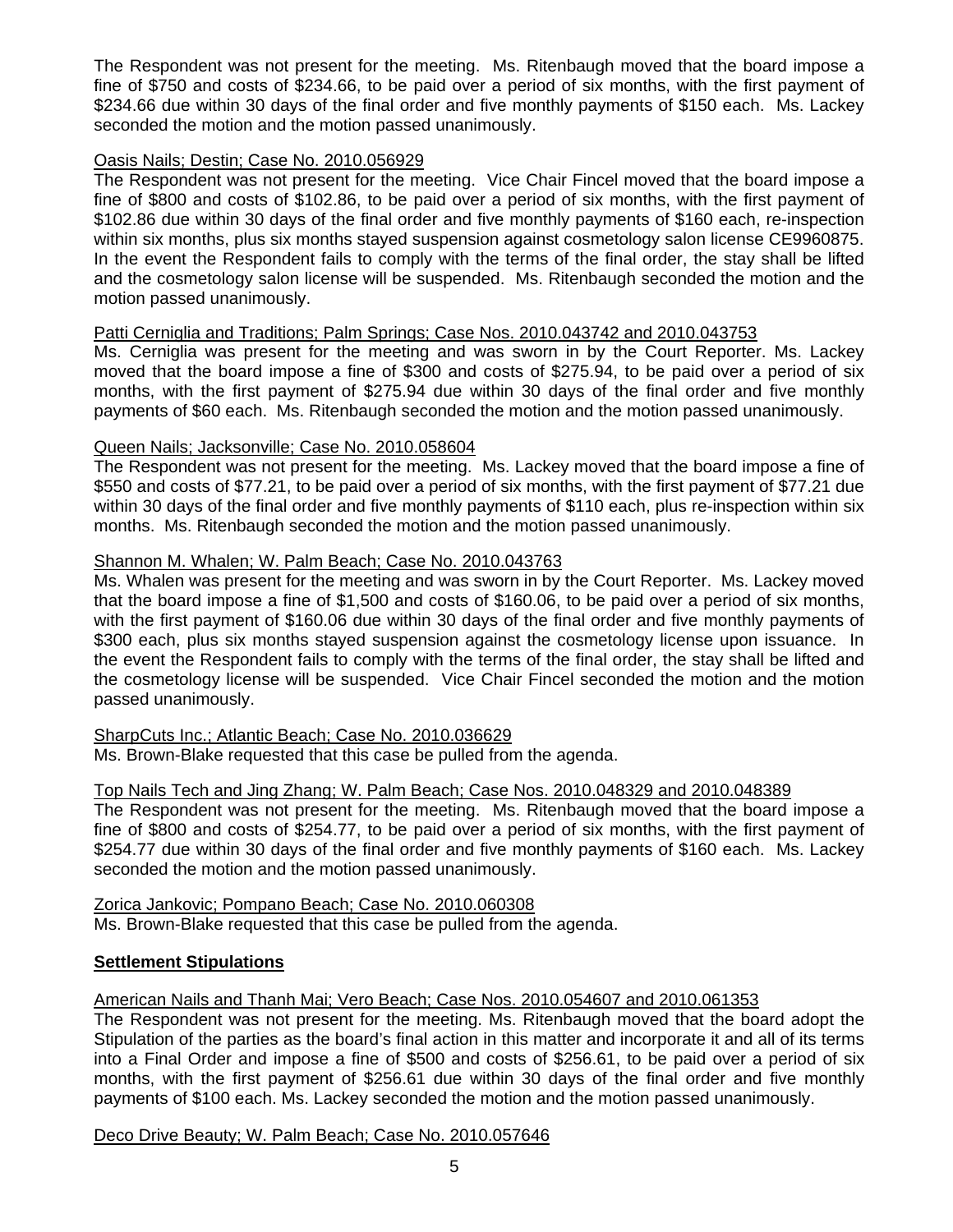Ms. Ali Eltahir was present for the meeting and was sworn in by the Court Reporter. Ms. Ritenbaugh moved that the board adopt the Stipulation of the parties as the board's final action in this matter and incorporate it and all of its terms into a Final Order and impose a fine of \$500 and costs of \$122.71, to be paid over a period of six months, with the first payment of \$122.71 due within 30 days of the final order and five monthly payments of \$100 each. Ms. Lackey seconded the motion and the motion passed unanimously.

# Hair Xtacy & Barber Zone II and Sophia Watkins; N. Miami; Case Nos. 2010.027689 and 2010.062113

The Respondent was not present for the meeting. Ms. Ritenbaugh moved that the board adopt the Stipulation of the parties as the board's final action in this matter and incorporate it and all of its terms into a Final Order and impose a fine of \$250 and costs of \$294.51, to be paid over a period of six months, with the first payment of \$294.51 due within 30 days of the final order and five monthly payments of \$50 each. Ms. Lackey seconded the motion and the motion passed unanimously.

# Jason Ratsma; Winter Park; Case No. 2011.000747

Mr. Ratsma was not present for the meeting. Ms. Ritenbaugh moved that the board adopt the Stipulation of the parties as the board's final action in this matter and incorporate it and all of its terms into a Final Order and impose a fine of \$500 and costs of \$137.12, to be paid over a period of six months, with the first payment of \$137.12 due within 30 days of the final order and five monthly payments of \$100 each. Ms. Lackey seconded the motion and the motion passed unanimously.

# Khanh Hong Pham; St. Petersburg; Case No. 2010.020827

Mr. Pham was not present for the meeting. Ms. Ritenbaugh moved that the board adopt the Stipulation of the parties as the board's final action in this matter and incorporate it and all of its terms into a Final Order and impose a fine of \$500 and costs of \$324.88, to be paid over a period of six months, with the first payment of \$324.88 due within 30 days of the final order and five monthly payments of \$100 each. Ms. Lackey seconded the motion and the motion passed unanimously.

## Lemon Squeeze Boutique; Case No. 2010.053480

Ms. Brown-Blake requested that this case be pulled from the agenda.

# Maria Garcia, d/b/a Beauty Strategy; Coral Gables; Case No. 2011.002997

The Respondent was not present for the meeting. Ms. Ritenbaugh moved that the board reject the Stipulation of the parties. Ms. Lackey seconded the motion and the motion passed unanimously. The board proposed a counter offer of a fine of \$700 and costs of \$130.46, to be paid over a period of six months, with the first payment of \$130.46 due within 30 days of the final order and five monthly payments of \$140 each, plus six months stayed suspension against cosmetology salon license CE9961287. In the event the Respondent fails to comply with the terms of the final order, the stay shall be lifted and the cosmetology salon license will be suspended.

# Rose Nails Inc. and Cong Van Vo; Royal Palm Beach; Case Nos. 2010.055289 and 2010.061339

The Respondent was not present for the meeting. Ms. Ritenbaugh moved that the board adopt the Stipulation of the parties as the board's final action in this matter and incorporate it and all of its terms into a Final Order and impose a fine of \$1,300 and costs of \$283, to be paid over a period of six months, with the first payment of \$283 due within 30 days of the final order and five monthly payments of \$260 each. Ms. Lackey seconded the motion and the motion passed unanimously.

# Top Nails; Marianna; Case No. 2010.055068

The Respondent was not present for the meeting. Ms. Ritenbaugh moved that the board adopt the Stipulation of the parties as the board's final action in this matter and incorporate it and all of its terms into a Final Order and impose a fine of \$200 and costs of \$278.82, to be paid over a period of six months, with the first payment of \$278.82 due within 30 days of the final order and five monthly payments of \$40 each. Ms. Lackey seconded the motion and the motion passed unanimously.

#### US Nails and Huong B. Tran; N. Palm Beach; Case Nos. 2010.055902 and 2010.062103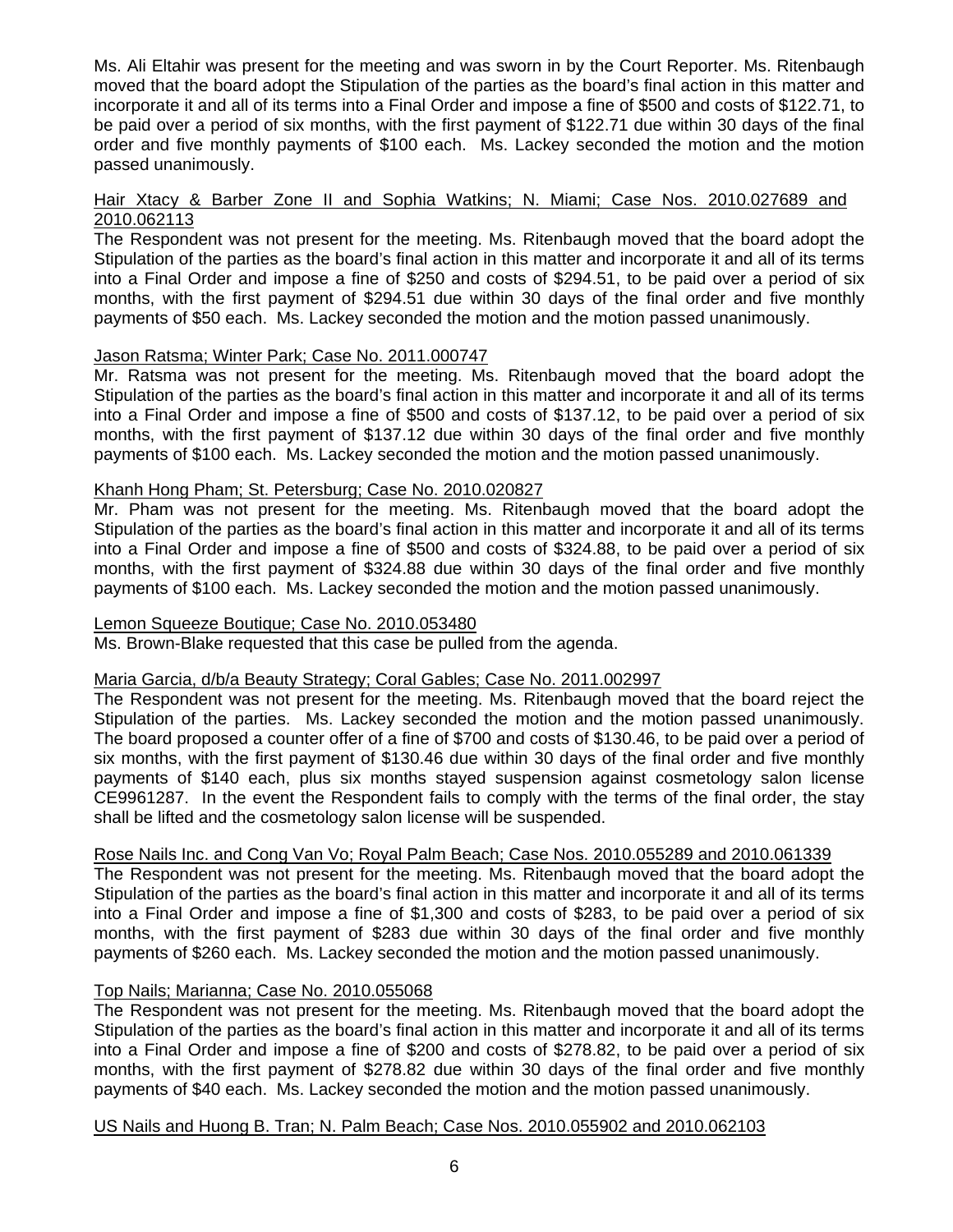The Respondent was not present for the meeting. Ms. Ritenbaugh moved that the board adopt the Stipulation of the parties as the board's final action in this matter and incorporate it and all of its terms into a Final Order and impose a fine of \$500 and costs of \$242.77, to be paid over a period of six months, with the first payment of \$242.77 due within 30 days of the final order and five monthly payments of \$100 each. Ms. Lackey seconded the motion and the motion passed unanimously.

#### **Department Attorney Report**

Ms. Brown-Blake informed the board that as of September 28, 2011, there were 331 open cosmetology cases in the legal section.

#### **Adjournment**

There being no further business, the meeting was adjourned at approximately 1:35 p.m.

#### **Tuesday, October 25, 2011**

The Board of Cosmetology meeting was called to order at approximately 9:00 a.m., by Ms. Myra Jowers, Chair.

#### **Board Members Present Constraining Board Members Absent**

Myra Jowers, Chair **Music America** Smith Ginny Fincel, Vice Chair Laurel Ritenbaugh Crystal Lackey

#### **Other Persons Present**

Robyn Barineau, Executive Director, Department of Business and Professional Regulation (DBPR) Rachel Clark, Assistant Attorney General, Office of the Attorney General (OAG) Kathleen Brown-Blake, Assistant General Counsel, Office of the General Counsel, DBPR Julie Rowland, Government Analyst, DBPR Gus Ashoo, Bureau of Education and Testing (BET), DBPR Alex Bosque, BET, DBPR Sandie Sheppard, Court Reporter Laquasha Jones Richard Reynolds Maria Gonzalez Rimaji Maples Karen Maples Carolina Santiago Metzly Hernandez Sylvia Altiery Ziamary Laboy Diaz Denise Lopez Fatima Zohra Tabitha Lopez (sister-in-law) Bonnie Poole, Florida Cosmetology Association The meeting was opened with a roll call and a quorum was established. Chair Jowers excused Ms. Monica Smith's absence from the meeting.

Ms. Laurel Ritenbaugh moved to approve the minutes from the August 30-31, 2011, board meeting. Ms. Crystal Lackey seconded the motion and the motion passed unanimously.

#### **Applications**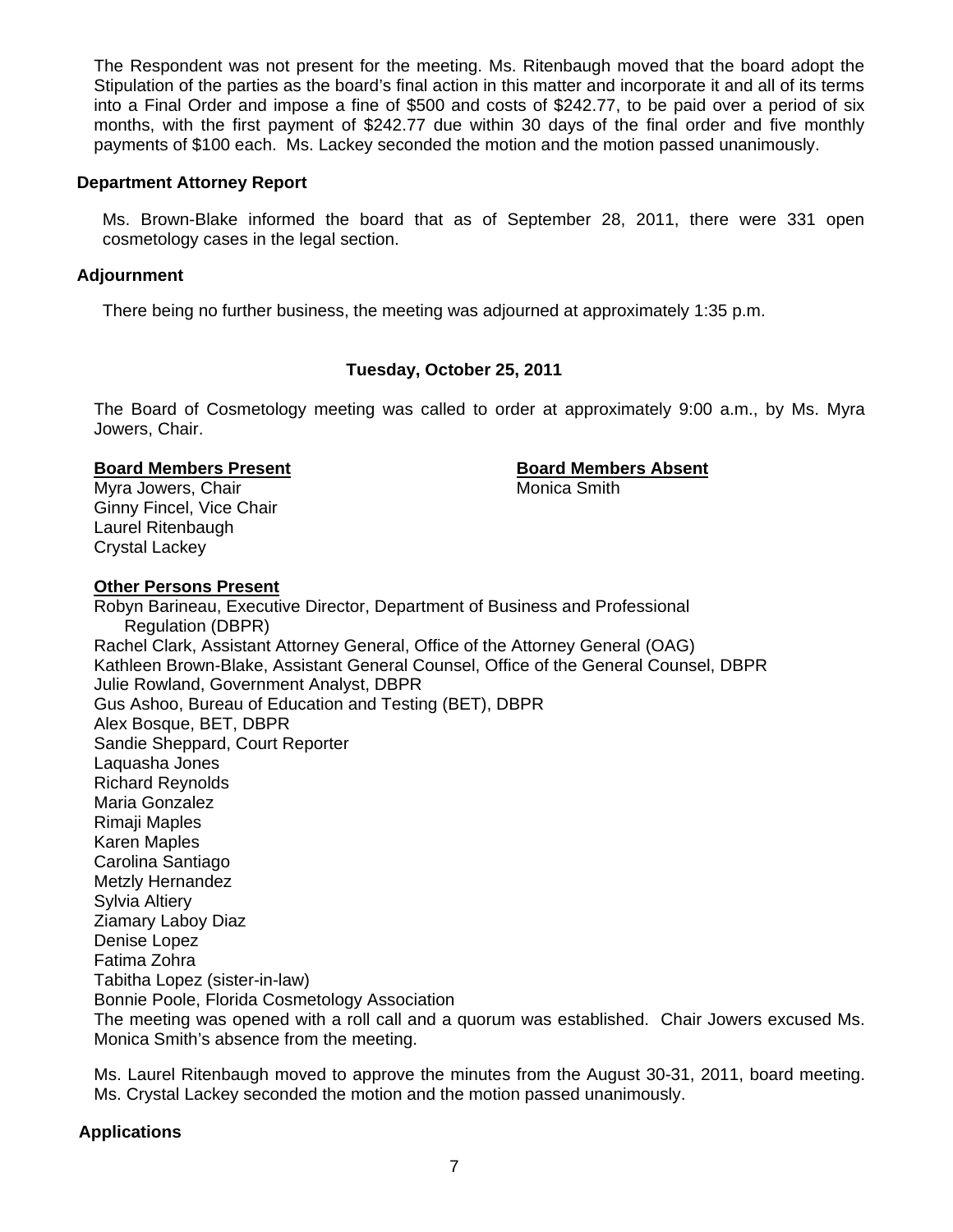# **Licensure Applications**

# **Informal Hearings**

# Escarlin Acosta Acevedo / Puerto Rico

Ms. Robyn Barineau, Executive Director, noted that the licensure application was denied at the August 31, 2011, board meeting because he failed to demonstrate that he meets the requirements of Section 477.019, Florida Statutes, and Rules 61G5-18.007 and/or 61G5-18.001, Florida Administrative Code. Ms. Acevedo and Denise Lopez were present for the board meeting and were sworn in by Ms. Sandie Sheppard, Court Reporter. After review, Vice Chair Ginny Fincel moved to uphold the denial based on insufficient and/or inconsistent documentation demonstrating she meets the requirements of Section 477.019, Florida Statutes, and Rules 61G5-18.007 and/or 61G5-18.001, Florida Administrative Code. Ms. Lackey seconded the motion and the motion passed unanimously.

# Alla Anderson / Puerto Rico

Ms. Barineau noted that the licensure application was denied at the August 31, 2011, board meeting because she failed to demonstrate that she meets the requirements of Section 477.019, Florida Statutes, and Rules 61G5-18.007 and/or 61G5-18.001, Florida Administrative Code. Ms. Anderson was not present for the meeting. After review, Ms. Ritenbaugh moved to uphold the denial based on insufficient and/or inconsistent documentation demonstrating she meets the requirements of Section 477.019, Florida Statutes, and Rules 61G5-18.007 and/or 61G5-18.001, Florida Administrative Code. Ms. Lackey seconded the motion and the motion passed unanimously.

#### Adialec Cruz / Puerto Rico

Ms. Barineau noted that the licensure application was denied at the August 31, 2011, board meeting because he failed to demonstrate that he meets the requirements of Section 477.019, Florida Statutes, and Rules 61G5-18.007 and/or 61G5-18.001, Florida Administrative Code. Mr. Cruz was not present for the meeting. After review, Ms. Ritenbaugh moved to uphold the denial based on insufficient and/or inconsistent documentation demonstrating she meets the requirements of Section 477.019, Florida Statutes, and Rules 61G5-18.007 and/or 61G5-18.001, Florida Administrative Code. Vice Chair Fincel seconded the motion and the motion passed unanimously.

#### Eunice De La Rosa / Puerto Rico

Ms. Barineau noted that the licensure application was denied at the August 31, 2011, board meeting because she failed to demonstrate that she meets the requirements of Section 477.019, Florida Statutes, and Rules 61G5-18.007 and/or 61G5-18.001, Florida Administrative Code. Ms. De La Rosa was not present for the meeting. After review, Ms. Lackey moved to uphold the denial based on insufficient and/or inconsistent documentation demonstrating she meets the requirements of Section 477.019, Florida Statutes, and Rules 61G5-18.007 and/or 61G5-18.001, Florida Administrative Code. Ms. Ritenbaugh seconded the motion and the motion passed unanimously.

# Soraya De Rolon / Puerto Rico

Ms. Barineau noted that the licensure application was denied at the August 31, 2011, board meeting because she failed to demonstrate that she meets the requirements of Section 477.019, Florida Statutes, and Rules 61G5-18.007 and/or 61G5-18.001, Florida Administrative Code. Ms. De Rolon was not present for the meeting. After review, Ms. Ms. Lackey moved to uphold the denial based on insufficient and/or inconsistent documentation demonstrating she meets the requirements of Section 477.019, Florida Statutes, and Rules 61G5-18.007 and/or 61G5-18.001, Florida Administrative Code. Ms. Ritenbaugh seconded the motion and the motion passed unanimously.

#### Victor Garcia / Puerto Rico

Ms. Barineau noted that the licensure application was denied at the August 31, 2011, board meeting because he failed to demonstrate that he meets the requirements of Section 477.019, Florida Statutes, and Rules 61G5-18.007 and/or 61G5-18.001, Florida Administrative Code. Mr. Garcia was not present for the meeting. After review, Ms. Lackey moved to uphold the denial based on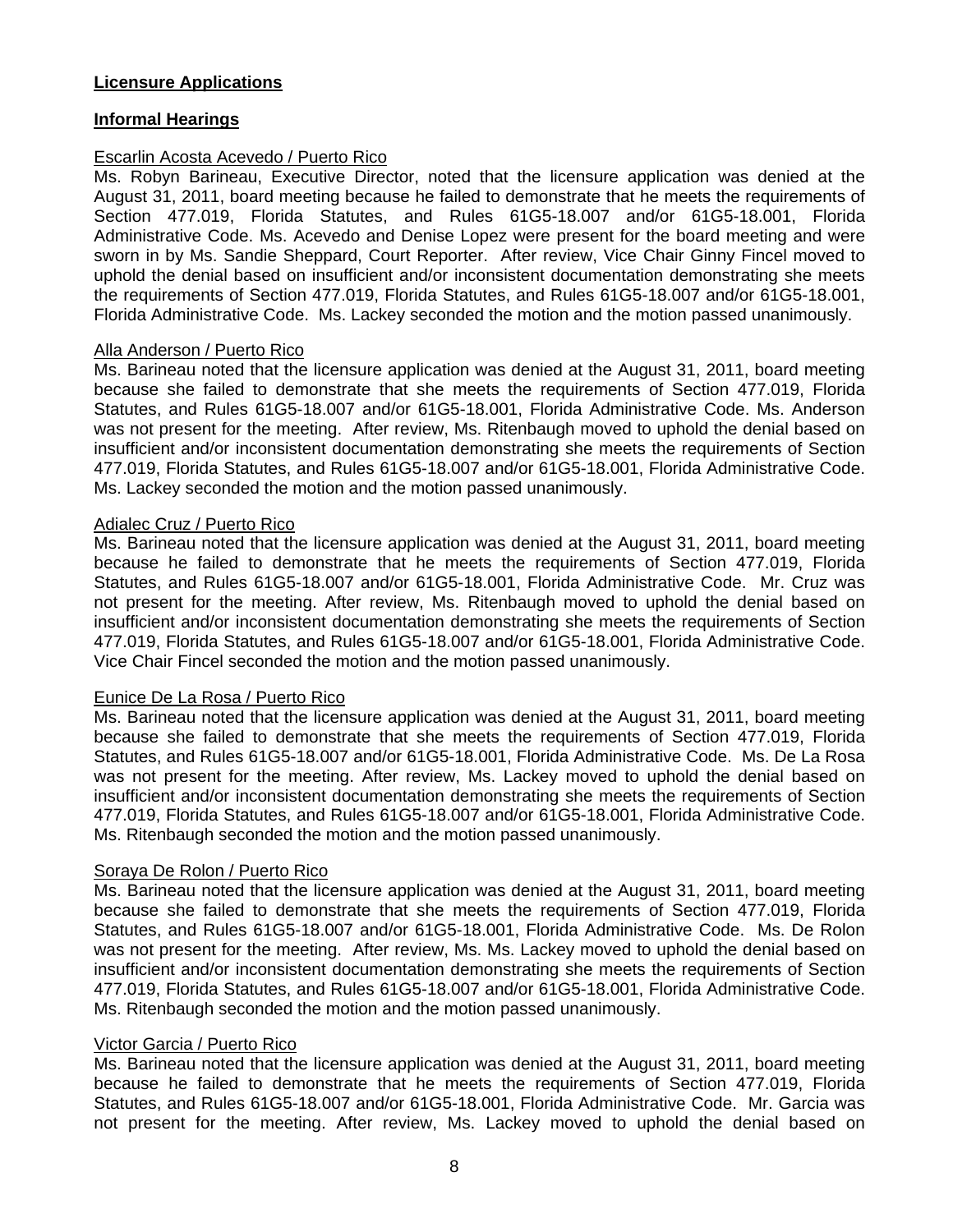insufficient and/or inconsistent documentation demonstrating he meets the requirements of Section 477.019, Florida Statutes, and Rules 61G5-18.007 and/or 61G5-18.001, Florida Administrative Code. Vice Chair Fincel seconded the motion and the motion passed unanimously.

### Laquasha Jones

Ms. Barineau noted that the licensure application was denied at the August 31, 2011, board meeting based on the noted criminal history. Ms. Jones was present for the meeting and was sworn in by the Court Reporter. Vice Chair Fincel recused herself from voting on this matter. After review, Ms. Ritenbaugh moved to approve the application. Ms. Lackey seconded the motion and the motion passed unanimously.

# Dwight Kelly / Puerto Rico

Ms. Barineau noted that the licensure application was denied at the August 31, 2011, board meeting because he failed to demonstrate that he meets the requirements of Section 477.019, Florida Statutes, and Rules 61G5-18.007 and/or 61G5-18.001, Florida Administrative Code. Mr. Kelly was not present for the meeting. After review, Ms. Lackey moved to uphold the denial based on insufficient and/or inconsistent documentation demonstrating he meets the requirements of Section 477.019, Florida Statutes, and Rules 61G5-18.007 and/or 61G5-18.001, Florida Administrative Code. Ms. Ritenbaugh seconded the motion and the motion passed unanimously.

# Lily C. La / Puerto Rico

Ms. Barineau noted that the licensure application was denied at the August 31, 2011, board meeting because she failed to demonstrate that she meets the requirements of Section 477.019, Florida Statutes, and Rules 61G5-18.007 and/or 61G5-18.001, Florida Administrative Code. Ms. La was not present for the meeting. After review, Ms. Ritenbaugh moved to uphold the denial based on insufficient and/or inconsistent documentation demonstrating she meets the requirements of Section 477.019, Florida Statutes, and Rules 61G5-18.007 and/or 61G5-18.001, Florida Administrative Code. Ms. Lackey seconded the motion and the motion passed unanimously.

## Zaimary Laboy Diaz / Puerto Rico

Ms. Barineau noted that the licensure application was denied at the August 31, 2011, board meeting because he failed to demonstrate that he meets the requirements of Section 477.019, Florida Statutes, and Rules 61G5-18.007 and/or 61G5-18.001, Florida Administrative Code. Mr. Diaz was present for the meeting and was sworn in by the Court Reporter. After review, Ms. Lackey moved to uphold the denial based on insufficient and/or inconsistent documentation demonstrating he meets the requirements of Section 477.019, Florida Statutes, and Rules 61G5-18.007 and/or 61G5-18.001, Florida Administrative Code. Ms. Ritenbaugh seconded the motion and the motion passed unanimously.

# Ana M. Lima / Puerto Rico

Ms. Barineau noted that the licensure application was denied at the August 31, 2011, board meeting because she failed to demonstrate that she meets the requirements of Section 477.019, Florida Statutes, and Rules 61G5-18.007 and/or 61G5-18.001, Florida Administrative Code. Ms. Lima was not present for the meeting. After review, Vice Chair Fincel moved to uphold the denial based on insufficient and/or inconsistent documentation demonstrating she meets the requirements of Section 477.019, Florida Statutes, and Rules 61G5-18.007 and/or 61G5-18.001, Florida Administrative Code. Ms. Ritenbaugh seconded the motion and the motion passed unanimously.

#### Tabitha Lopez / Puerto Rico

Ms. Barineau noted that the licensure application was denied at the August 31, 2011, board meeting because she failed to demonstrate that she meets the requirements of Section 477.019, Florida Statutes, and Rules 61G5-18.007 and/or 61G5-18.001, Florida Administrative Code. Ms. Lopez was not present for the meeting. After review, Ms. Lackey moved to uphold the denial based on insufficient and/or inconsistent documentation demonstrating she meets the requirements of Section 477.019, Florida Statutes, and Rules 61G5-18.007 and/or 61G5-18.001, Florida Administrative Code. Ms. Ritenbaugh seconded the motion and the motion passed unanimously.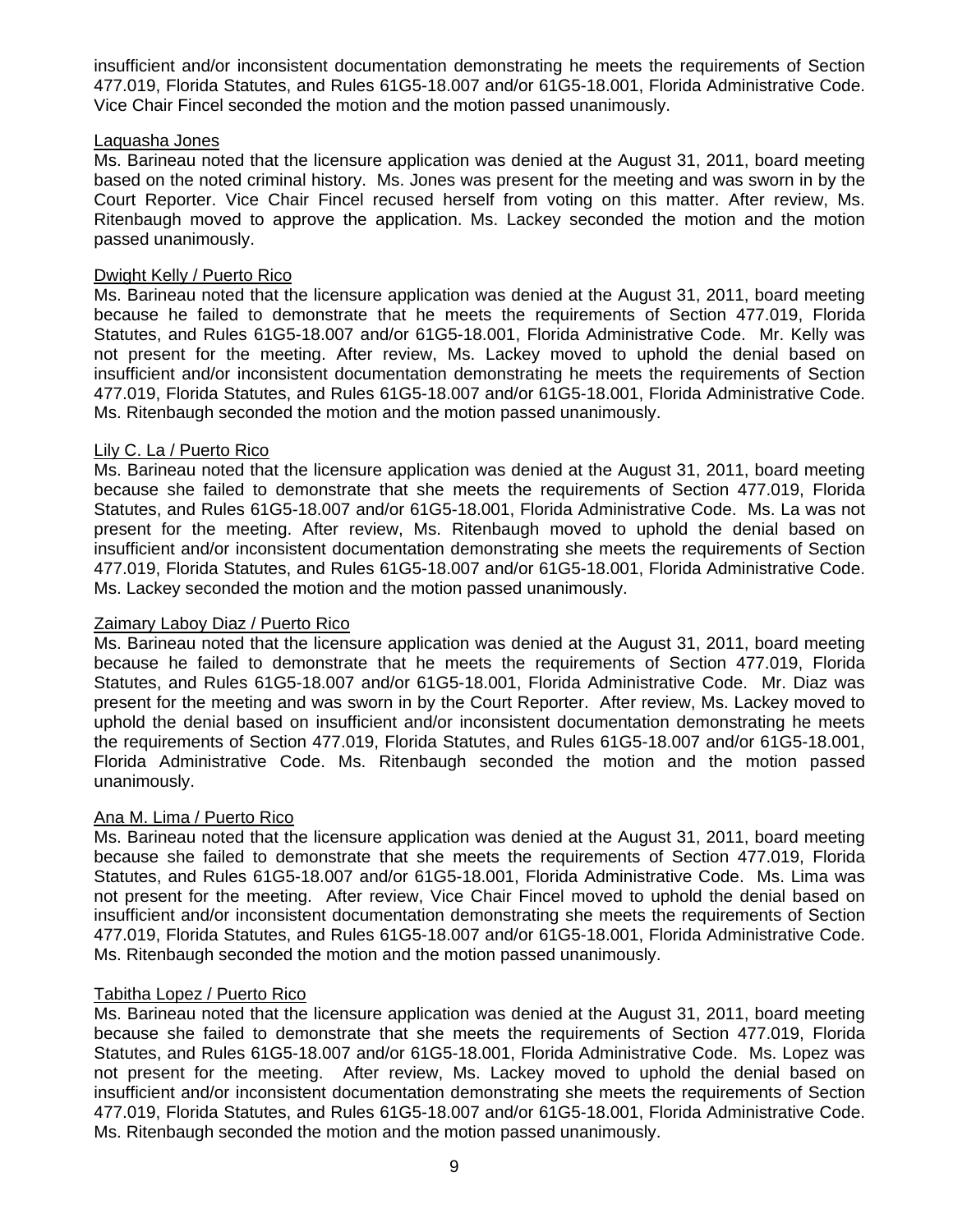# Maxima Melo / Puerto Rico

Ms. Barineau noted that the licensure application was denied at the August 31, 2011, board meeting because she failed to demonstrate that she meets the requirements of Section 477.019, Florida Statutes, and Rules 61G5-18.007 and/or 61G5-18.001, Florida Administrative Code. Ms. Melo was not present for the meeting. After review, Vice Chair Fincel moved to uphold the denial based on insufficient and/or inconsistent documentation demonstrating she meets the requirements of Section 477.019, Florida Statutes, and Rules 61G5-18.007 and/or 61G5-18.001, Florida Administrative Code. Ms. Ritenbaugh seconded the motion and the motion passed unanimously.

## Ernesto M. Ortiz / Puerto Rico

Ms. Barineau noted that the licensure application was denied at the August 31, 2011, board meeting because he failed to demonstrate that he meets the requirements of Section 477.019, Florida Statutes, and Rules 61G5-18.007 and/or 61G5-18.001, Florida Administrative Code. Mr. Ortiz was not present for the meeting. After review, Ms. Lackey moved to uphold the denial based on insufficient and/or inconsistent documentation demonstrating he meets the requirements of Section 477.019, Florida Statutes, and Rules 61G5-18.007 and/or 61G5-18.001, Florida Administrative Code. Ms. Ritenbaugh seconded the motion and the motion passed unanimously.

# Inocencia Ramirez / Puerto Rico

Ms. Barineau noted that the licensure application was denied at the August 31, 2011, board meeting because she failed to demonstrate that she meets the requirements of Section 477.019, Florida Statutes, and Rules 61G5-18.007 and/or 61G5-18.001, Florida Administrative Code. Ms. Ramirez was not present for the meeting. After review, Vice Chair Fincel moved to uphold the denial based on insufficient and/or inconsistent documentation demonstrating she meets the requirements of Section 477.019, Florida Statutes, and Rules 61G5-18.007 and/or 61G5-18.001, Florida Administrative Code. Ms. Ritenbaugh seconded the motion and the motion passed unanimously.

# Islander Vazquez / Puerto Rico

Ms. Barineau noted that the licensure application was denied at the August 31, 2011, board meeting because he failed to demonstrate that he meets the requirements of Section 477.019, Florida Statutes, and Rules 61G5-18.007 and/or 61G5-18.001, Florida Administrative Code. Mr. Vazquez was not present for the meeting. After review, Ms. Ritenbaugh moved to uphold the denial based on insufficient and/or inconsistent documentation demonstrating he meets the requirements of Section 477.019, Florida Statutes, and Rules 61G5-18.007 and/or 61G5-18.001, Florida Administrative Code. Vice Chair Fincel seconded the motion and the motion passed unanimously.

# **Initial Review**

# Sylvia Altiery Ramos / Puerto Rico

Ms. Altiery Ramos and Ms. Metzly Hernandez were present for the meeting and were sworn in by the Court Reporter. After review, Ms. Ritenbaugh moved to approve the application. Ms. Lackey seconded the motion and the motion passed unanimously.

#### Kim T. Buchanan / Puerto Rico

Ms. Buchanan was not present for the meeting. After review, Ms. Lackey moved to deny the application as the application contains inconsistent documentation and fails to demonstrate that the applicant meets the requirements of Section 477.019, Florida Statutes, and Rules 61G5-18.007 and/or 61G5-18.001, Florida Administrative Code. Vice Chair Fincel seconded the motion and the motion passed with Ms. Ritenbaugh voting against the motion.

### Dat T. Bui / Puerto Rico

Mr. Bui was not present for the meeting. After review, Ms. Lackey moved to deny the application as the application contains inconsistent documentation and fails to demonstrate that the applicant meets the requirements of Section 477.019, Florida Statutes, and Rules 61G5-18.007 and/or 61G5-18.001,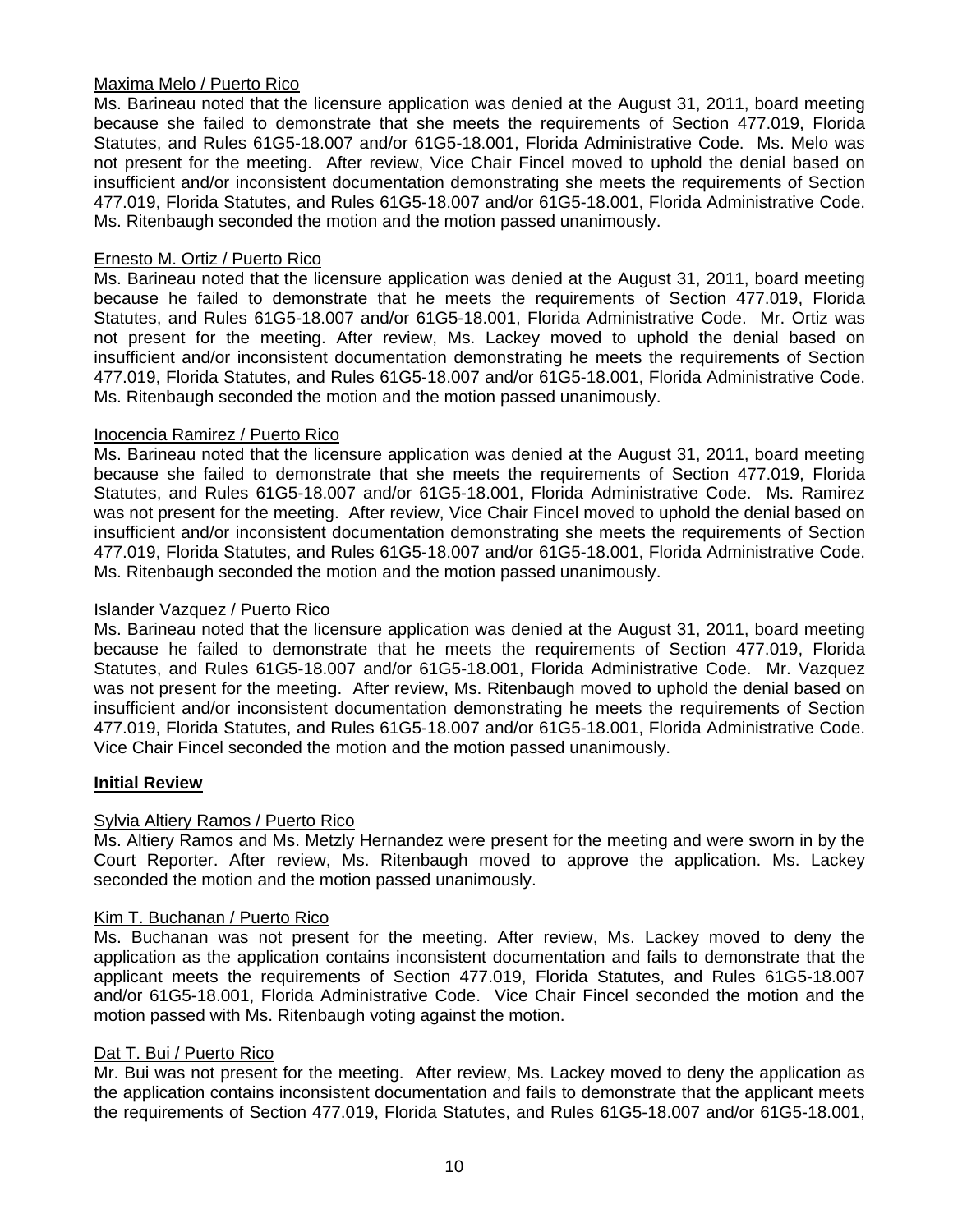Florida Administrative Code. Vice Chair Fincel seconded the motion and the motion passed with Ms. Ritenbaugh voting against the motion.

# Lismarie Calederon / Puerto Rico

Ms. Calederon was not present for the meeting. After review, Ms. Ritenbaugh moved to deny the application as the application contains inconsistent documentation and fails to demonstrate that the applicant meets the requirements of Section 477.019, Florida Statutes, and Rules 61G5-18.007 and/or 61G5-18.001, Florida Administrative Code. Ms. Lackey seconded the motion and the motion passed unanimously.

# Yahaira L. Cardona / Puerto Rico

Ms. Cardona was not present for the meeting. After review, Ms. Lackey moved to approve the application. Ms. Ritenbaugh seconded the motion and the motion passed unanimously.

# Kristel Concepcion / Puerto Rico

Ms. Concepcion was not present for the meeting. After review, Ms. Ritenbaugh moved to approve the application. Vice Chair Fincel seconded the motion and the motion passed unanimously.

#### Hector M. Cotto / Puerto Rico

Mr. Cotto was not present for the meeting. After review, Ms. Ritenbaugh moved to deny the application as the application contains inconsistent documentation and fails to demonstrate that the applicant meets the requirements of Section 477.019, Florida Statutes, and Rules 61G5-18.007 and/or 61G5-18.001, Florida Administrative Code. Vice Chair Fincel seconded the motion and the motion passed unanimously.

# Marina De La Cruz / Puerto Rico

Ms. De La Cruz was not present for the meeting. After review, Ms. Lackey moved to deny the application as the application contains inconsistent documentation and fails to demonstrate that the applicant meets the requirements of Section 477.019, Florida Statutes, and Rules 61G5-18.007 and/or 61G5-18.001, Florida Administrative Code. Vice Chair Fincel seconded the motion and the motion passed with Ms. Ritenbaugh voting against the motion.

#### Magaly Diaz Figueroa / Puerto Rico

Ms. Figueroa was not present for the meeting. After review, Ms. Ritenbaugh moved to approve the application. Ms. Lackey seconded the motion and the motion passed unanimously.

# Maria A. Gonzalez / Puerto Rico

Ms. Gonzalez was present for the meeting and was sworn in by the Court Reporter. After review, Ms. Ritenbaugh moved to approve the application. Ms. Lackey seconded the motion and the motion passed unanimously.

# William E. Lozada / Puerto Rico

Mr. Lozada was not present for the meeting. After review, Ms. Ritenbaugh moved to deny the application as the application contains inconsistent documentation and fails to demonstrate that the applicant meets the requirements of Section 477.019, Florida Statutes, and Rules 61G5-18.007 and/or 61G5-18.001, Florida Administrative Code. Ms. Lackey seconded the motion and the motion passed unanimously.

# Rudy Ortiz / Puerto Rico

Mr. Ortiz was not present for the meeting. After review, Vice Chair Fincel moved to deny the application as the application contains inconsistent documentation and fails to demonstrate that the applicant meets the requirements of Section 477.019, Florida Statutes, and Rules 61G5-18.007 and/or 61G5-18.001, Florida Administrative Code. Ms. Lackey seconded the motion and the motion passed unanimously.

#### Richard Reynolds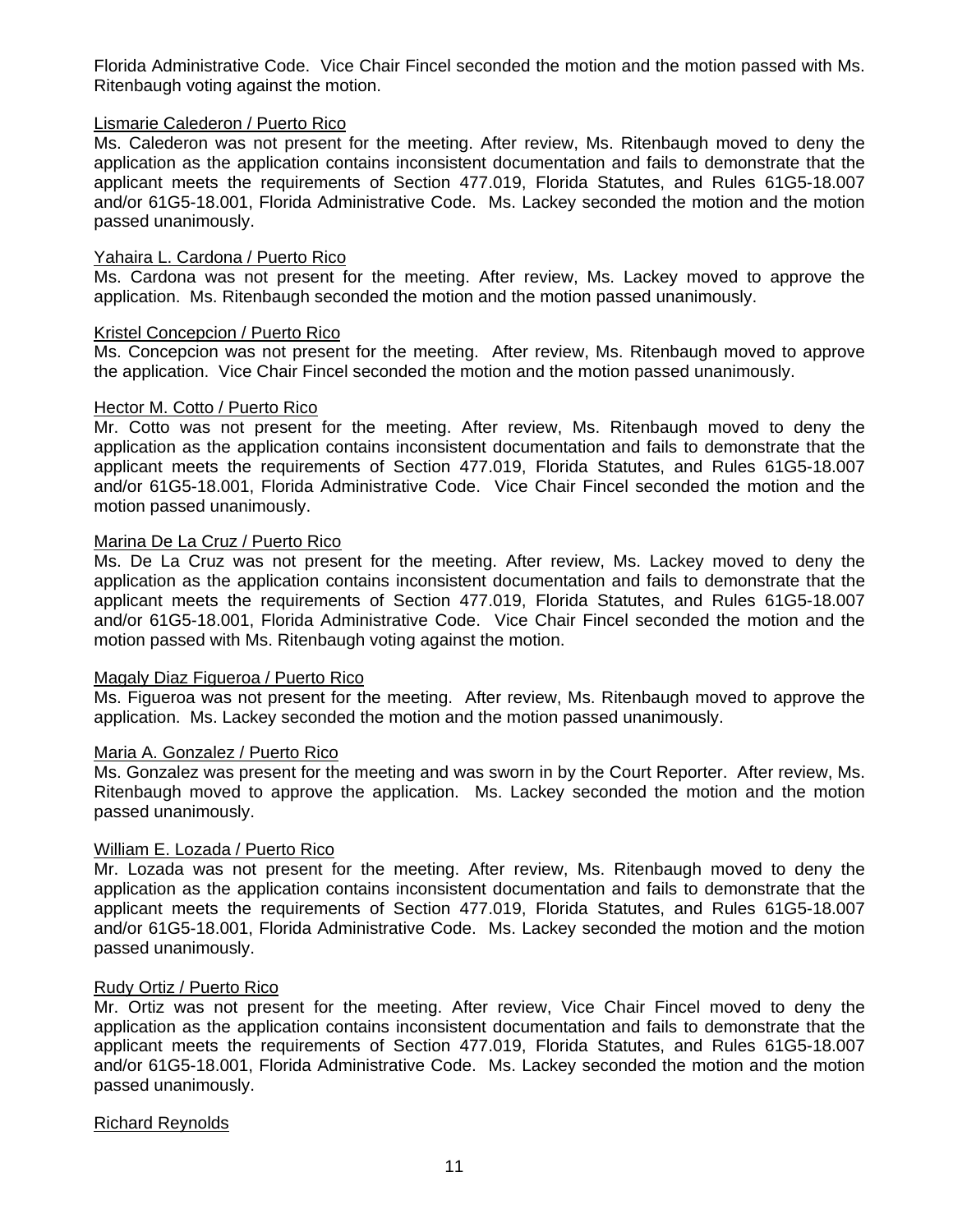Mr. Reynolds and Ms. Marilyn Bentley were present for the meeting and were sworn in by the Court Reporter. After review, Vice Chair Fincel moved to approve the application. The board also imposed probation on the license to run concurrent with his criminal probation. Ms. Ritenbaugh seconded the motion and the motion passed unanimously.

# Huynh Huonh Thanh / Puerto Rico

Mr. Thanh was not present for the meeting. After review, Ms. Lackey moved to deny the application as the application contains inconsistent documentation and fails to demonstrate that the applicant meets the requirements of Section 477.019, Florida Statutes, and Rules 61G5-18.007 and/or 61G5- 18.001, Florida Administrative Code. Vice Chair Fincel seconded the motion and the motion passed unanimously.

## Santa Y. Toledo / Puerto Rico

Ms. Toledo was not present for the meeting. After review, Ms. Lackey moved to deny the application as the application contains inconsistent documentation and fails to demonstrate that the applicant meets the requirements of Section 477.019, Florida Statutes, and Rules 61G5-18.007 and/or 61G5- 18.001, Florida Administrative Code. Ms. Ritenbaugh seconded the motion and the motion passed unanimously.

# Tracey L. Willits / Illinois

Ms. Willits was not present for the meeting. After review, Ms. Lackey moved to approve the application. Vice Chair Fincel seconded the motion and the motion passed unanimously.

#### Luz M. Yepes / Puerto Rico

Mr. Yepes was not present for the meeting. After review, Ms. Lackey moved to deny the application as the application contains inconsistent documentation and fails to demonstrate that the applicant meets the requirements of Section 477.019, Florida Statutes, and Rules 61G5-18.007 and/or 61G5- 18.001, Florida Administrative Code. Vice Chair Fincel seconded the motion and the motion passed unanimously.

#### **Initial HIV/AIDS Courses**

#### **Initial Review**

#### American Safety Council, Inc.

After review, Ms. Ritenbaugh moved to approve the application. Vice Chair Fincel seconded the motion and the motion passed unanimously.

#### The Beauty Industry Council of the Florida Retail Federation

After review, Ms. Ritenbaugh moved to approve the application. Vice Chair Fincel seconded the motion and the motion passed unanimously.

# **Continuing Education Provider and Course Applications**

# **Initial Review**

All Star Professional Training, Inc. *Course Application*

Renewal for Florida Cosmetology – 16 Hours Internet

After review, Ms. Ritenbaugh moved to approve the application. Vice Chair Fincel seconded the motion and the motion passed unanimously.

American Safety Council, Inc. *Course Application*  16-Hour Course – 16 Hours Internet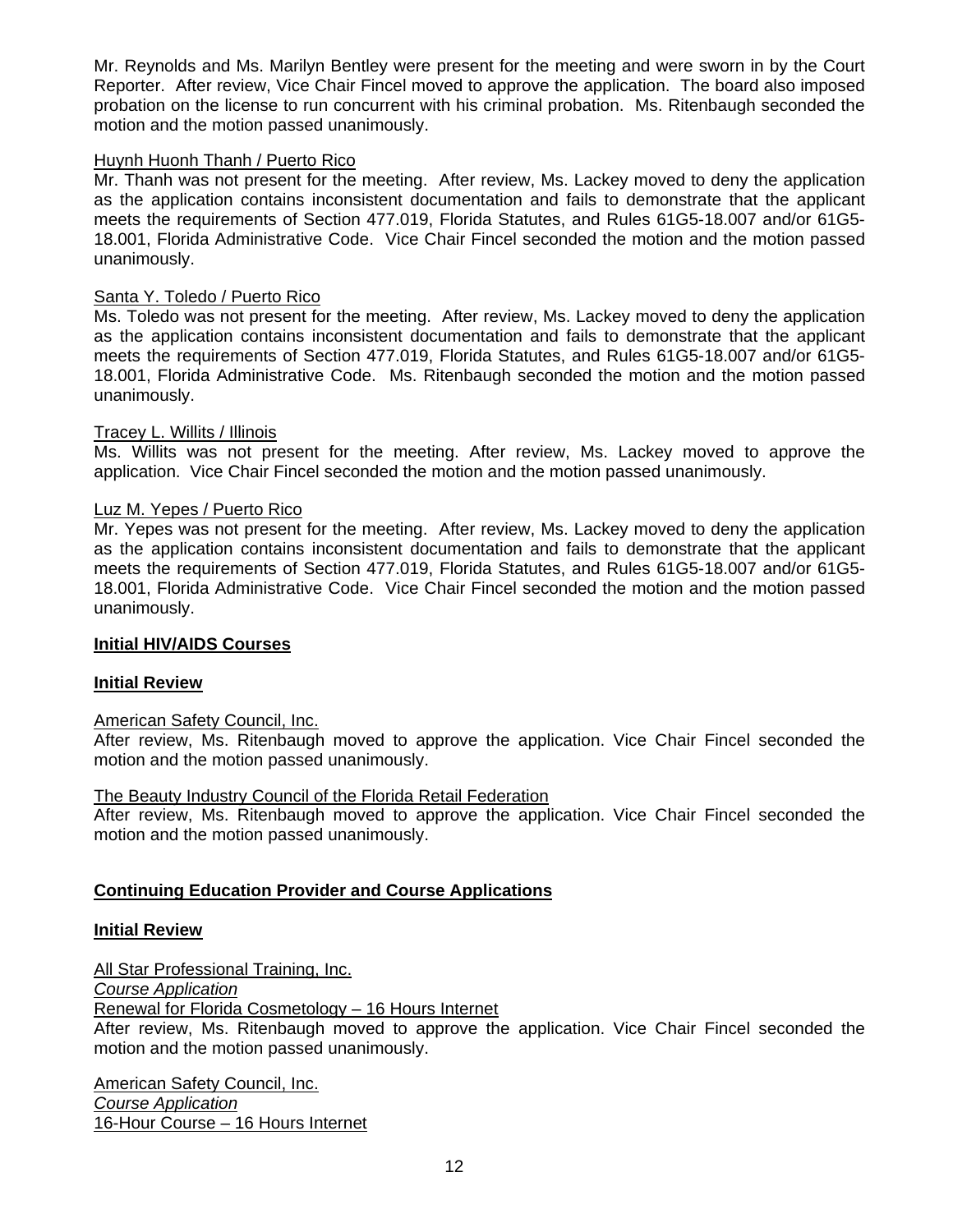After review, Ms. Ritenbaugh moved to approve the application. Vice Chair Fincel seconded the motion and the motion passed unanimously.

American Safety Council, Inc.

*Course Application* 

2-Hour HIV/AIDS Course – 2 Hours Internet

After review, Vice Chair Fincel moved to approve the application. Ms. Ritenbaugh seconded the motion and the motion passed unanimously.

The Beauty Industry Council of the Florida Retail Federation

*Course Application* 

16-Hour Course – 16 Hours Internet

After review, Ms. Ritenbaugh moved to approve the application. Vice Chair Fincel seconded the motion and the motion passed unanimously.

The Beauty Industry Council of the Florida Retail Federation

*Course Application* 

2-Hour HIV/AIDS Course – 2 Hours Internet

After review, Vice Chair Fincel moved to approve the application. Ms. Lackey seconded the motion and the motion passed unanimously.

Beauty and Health Institute

*Course Application* 

16-Hour Continuing Education – 16 Hours Live Group Study/Home Study

After review, Ms. Ritenbaugh moved to deny the application based on outdated references, and references to the use of alcohol as a disinfectant. Vice Chair Fincel seconded the motion and the motion passed unanimously.

Center for Beauty and Health Excellence, Inc.

*Course Application* 

Common Skin, Scalp & Hair Disorders – 2 Hours Live Group Study /Internet/ Cosmetology

Conference/Tradeshow

After review, Vice Chair Fincel moved to approve the application. Ms. Ritenbaugh seconded the motion and the motion passed unanimously.

Center for Beauty and Health Excellence, Inc.

*Course Application* 

Dermatitis: Allergic, Irritant & Atopic - 2 Hours Live Group Study /Internet/ Cosmetology

Conference/Tradeshow

After review, Ms. Ritenbaugh moved to approve the application. Vice Chair Fincel seconded the motion and the motion passed unanimously.

Center for Beauty and Health Excellence, Inc.

*Course Application* 

 Psychology of Beauty – 2 Hours Live Group Study/Cosmetology Conference/Tradeshow/Internet After review, Ms. Ritenbaugh moved to approve the application. Vice Chair Fincel seconded the motion and the motion passed unanimously.

The Esthetics Association Florida

*Course Application*

HIV/AIDS– 4 Hours Live Group Study/Internet

After review, Ms. Ritenbaugh moved to approve the application. Vice Chair Fincel seconded the motion and the motion passed unanimously.

The Esthetics Association Florida *Course Application*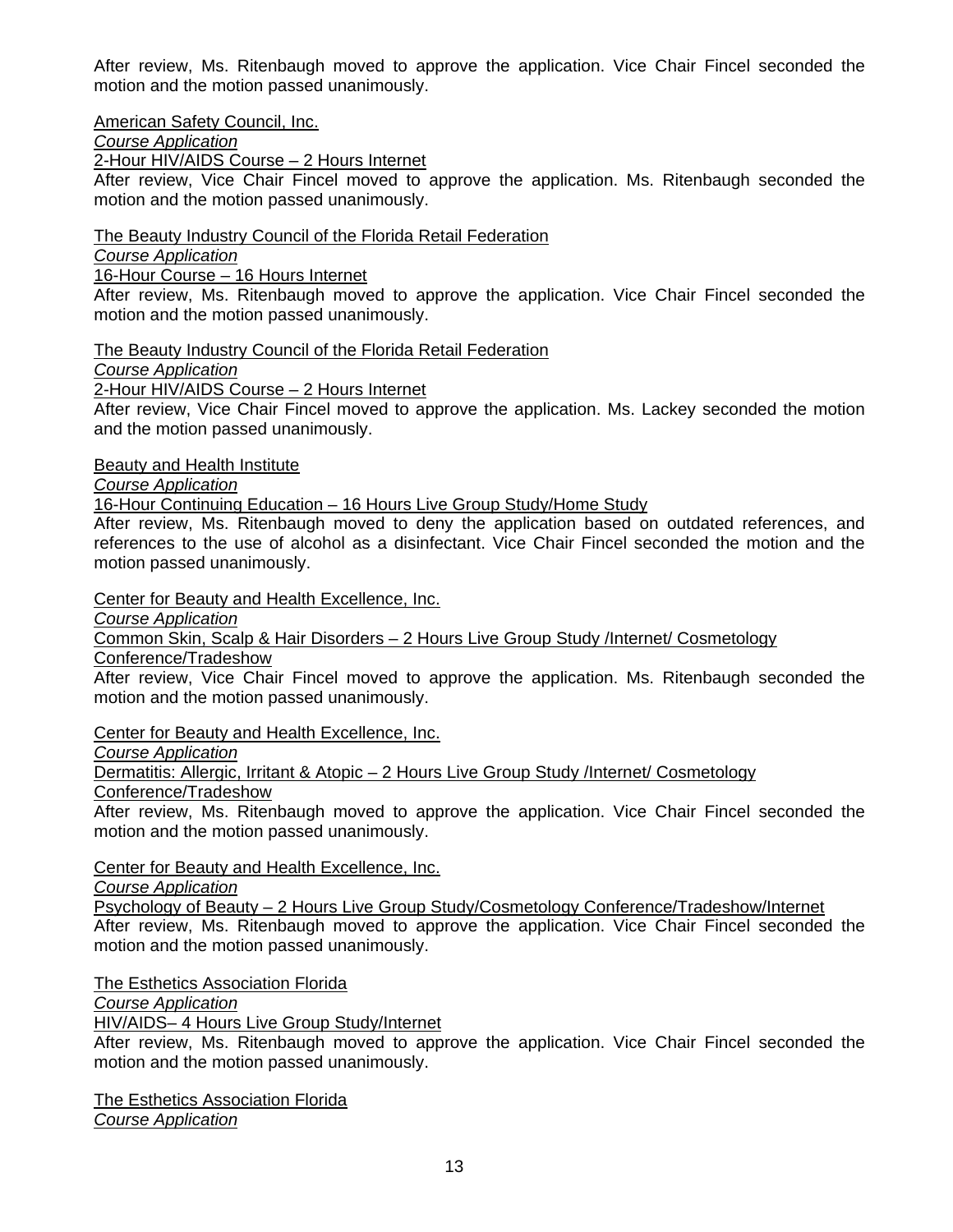# Sanitation and Sterilization - 3 Hours Live Group Study/Internet

After review, Vice Chair Fincel moved to approve the application with the following contingency: strike all references to the use of alcohol as a disinfectant from the course outline. The correction must be submitted to the Executive Director within 30 days of the date of the order for approval. Ms. Ritenbaugh seconded the motion and the motion passed unanimously.

## The Esthetics Association Florida

*Course Application*

Electro-Acupuncture Facial Rejuvenation Therapy & Chinese Face Mapping – 7 Hours Live Group Study/Internet

After review, Ms. Ritenbaugh moved to deny the application based on the course content being outside of the scope of practice of Florida Board of Cosmetology licensees. Ms. Lackey seconded the motion and the motion passed unanimously.

# **Applications for Body Wrapping Courses**

# **Informal Hearing**

# Contour Body Works

Ms. Barineau noted that the application was denied at the August 31, 2011, board meeting, based on the course content being outside of the scope of practice of Florida Board of Cosmetology licensees. After review, Ms. Ritenbaugh moved to approve the application. Ms. Lackey seconded the motion and the motion passed unanimously.

# **Initial Review**

# Artis Beauty Academy of Florida

After review, Vice Chair Fincel moved to approve the application. Ms. Ritenbaugh seconded the motion and the motion passed unanimously.

# Desseri L. McCrary / Naturally Fierce LLC.

After review, Ms. Ritenbaugh moved to approve the application. Ms. Lackey seconded the motion and the motion passed unanimously.

#### Nadine A. Toriello

After review, Ms. Ritenbaugh moved to deny the application based on improper references to fat loss, references to the use of alcohol as a disinfectant, and references to formaldehyde. Vice Chair Fincel seconded the motion and the motion passed unanimously.

#### Rasayana Organic Skincare

After review, Ms. Ritenbaugh moved to deny the application based on improper references to body slimming and cellulite. Vice Chair Fincel seconded the motion and the motion passed unanimously. Skin Geeks

After review, Ms. Ritenbaugh moved to deny the application based on the course content being outside of the scope of practice for a body wrapping registration, and references to the use of alcohol as a disinfectant. Vice Chair Fincel seconded the motion and the motion passed unanimously.

## Skinny Body Beauty Line

After review, Ms. Ritenbaugh moved to deny the application based on the course content being outside of the scope of practice for a body wrapping registration. Vice Chair Fincel seconded the motion and the motion passed unanimously.

#### Beauty and Health Institute

After review, Ms. Ritenbaugh moved to approve the application with the following contingency: strike all references to the use of alcohol as a disinfectant from the course outline. The correction must be submitted to the Executive Director within 30 days of the date of the order for approval. Ms. Lackey seconded the motion and the motion passed unanimously.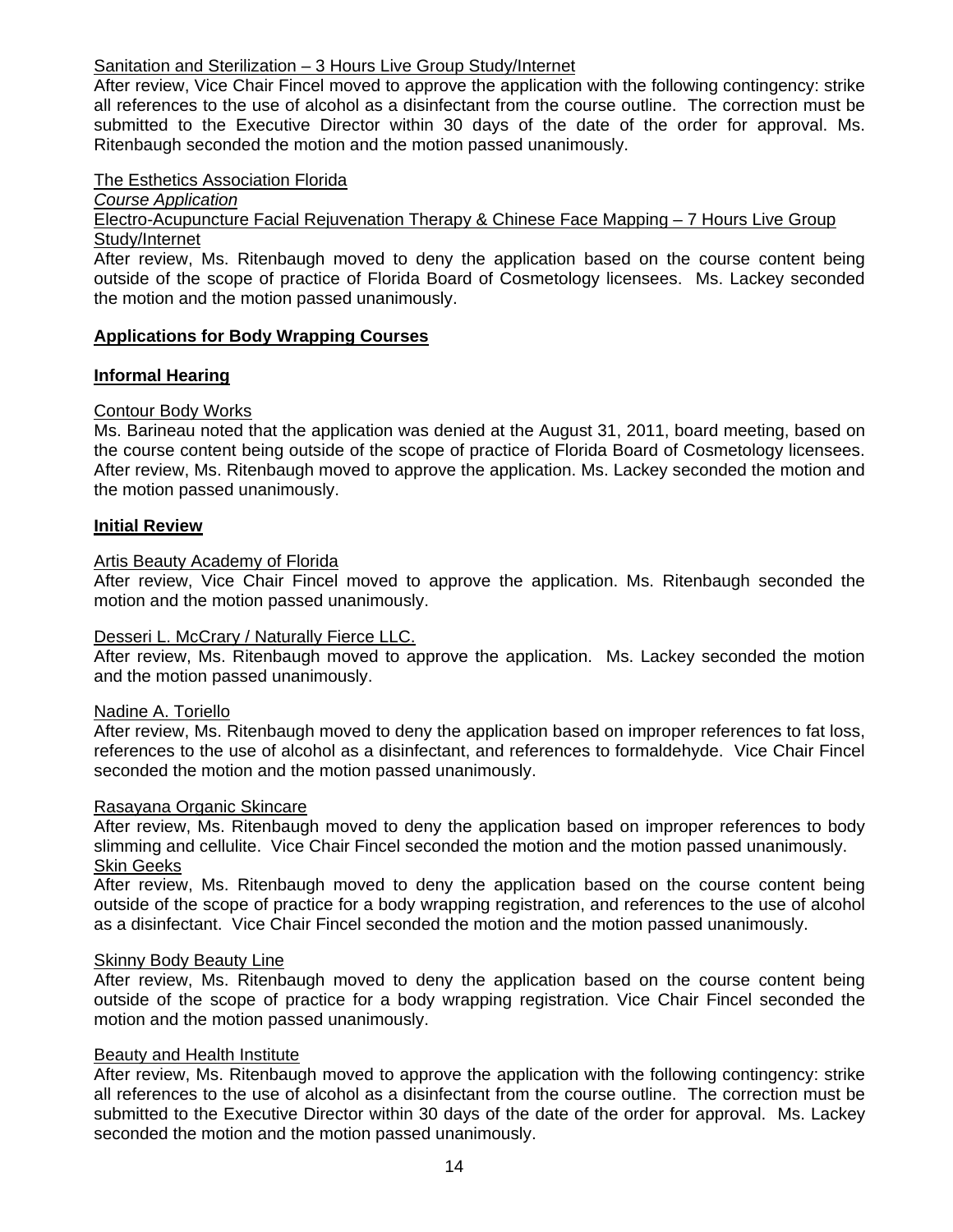# **Applications for Hair Braiding Courses**

# **Initial Review**

# Craftsmen Braiding

After review, Vice Chair Fincel moved to approve the application with the following contingency: strike all references to the use of alcohol as a disinfectant from the course outline. The correction must be submitted to the Executive Director within 30 days of the date of the order for approval. Ms. Ritenbaugh seconded the motion and the motion passed unanimously.

# Desseri L. McCrary / Naturally Fierce LLC.

After review, Ms. Ritenbaugh moved to approve the application. Ms. Lackey seconded the motion and the motion passed unanimously.

#### Mahaqni Sophisticated Looks

After review, Vice Chair Fincel moved to deny the application based on references to the use of phenols and alcohol as a sanitizer, and outdated reference materials. Ms. Lackey seconded the motion and the motion passed unanimously.

#### Miracles Barber & Beauty Academy

After review, Ms. Ritenbaugh moved to approve the application. Vice Chair Fincel seconded the motion and the motion passed unanimously.

# Natural Hair Reigns "N" Style Studio Designs

After review, Vice Chair Fincel moved to approve the application. Ms. Lackey seconded the motion and the motion passed unanimously.

# Stitches, Lines & Designs Hair Braiding School

After review, Vice Chair Fincel moved to approve the application with the following contingency: strike all references to the use of alcohol as a disinfectant from the course outline. The correction must be submitted to the Executive Director within 30 days of the date of the order for approval. Ms. Lackey seconded the motion and the motion passed unanimously.

# Tim's Healthy Hair Care Center

After review, Ms. Ritenbaugh moved to deny the application based on references to the use of phenols and alcohol as a sanitizer, and the course content was outside of the scope of practice for the hair braiding registrants by performing hair extensions, and references to the use of tools that are outside of the scope of practice for the hair braiding registrants. Vice Chair Fincel seconded the motion and the motion passed unanimously.

#### JT's Beauty Shop

After review, Ms. Ritenbaugh moved to approve the application. Vice Chair Fincel seconded the motion and the motion passed unanimously.

#### Ultimate Weave Express

After review, Ms. Ritenbaugh moved to approve the application with the following contingency: striking the word "wrapping" in the course outline and replacing it with "braiding". The correction must be submitted to the Executive Director within 30 days of the date of the order for approval. Ms. Lackey seconded the motion and the motion passed unanimously.

#### Unlimited Creation Braids Beauty & Barber

After review, Ms. Ritenbaugh moved to approve the application with the following contingency: correcting all grammatical and spelling errors in the course outline. The correction must be submitted to the Executive Director within 30 days of the date of the order for approval. Vice Chair Fincel seconded the motion and the motion passed unanimously.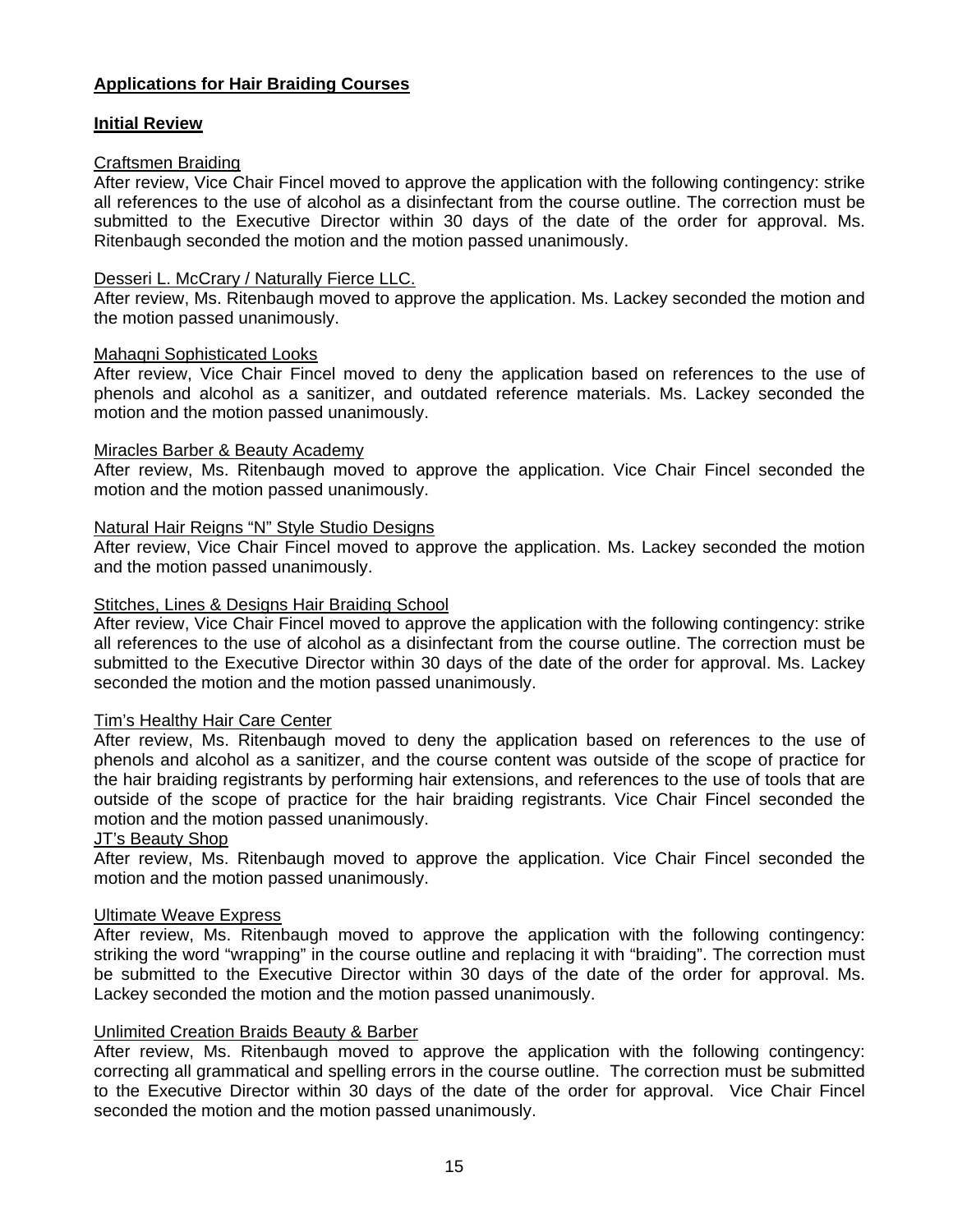# **Applications for Hair Wrapping Courses**

# **Initial Review**

# Braids By Sheka

After review, Ms. Ritenbaugh moved to approve the application. Vice Chair Fincel seconded the motion and the motion passed unanimously.

# Desseri L. McCrary / Naturally Fierce LLC.

After review, Ms. Ritenbaugh moved to approve the application with the following contingency: striking the word "braiding" in the course outline and replacing it with "wrapping". The correction must be submitted to the Executive Director within 30 days of the date of the order for approval. Ms. Lackey seconded the motion and the motion passed unanimously.

#### Mahaqni Sophisticated Looks

After review, Vice Chair Fincel moved to deny the application based on references to the use of phenols and alcohol as a sanitizer, and outdated reference materials. Ms. Ritenbaugh seconded the motion and the motion passed unanimously.

# Miracles Barber & Beauty Academy

After review, Ms. Ritenbaugh moved to approve the application with the following contingency: strike all references to hair braiding in the course outline. The correction must be submitted to the Executive Director within 30 days of the date of the order for approval. Ms. Lackey seconded the motion and the motion passed unanimously.

# Ultimate Weave Express

After review, Ms. Ritenbaugh moved to approve the application with the following contingency: striking the word "braiding" in the course outline and replacing it with "wrapping". The correction must be submitted to the Executive Director within 30 days of the date of the order for approval. Ms. Lackey seconded the motion and the motion passed unanimously.

# **New Business**

Fiscal Year 2012-2013 Spending Plan Recommendations

Ms. Barineau noted that this information was included in the agenda for informational purposes.

#### Warning Notice from Department of Health and Human Services regarding Brazilian Blowout

The board discussed the warning information and will continue to monitor this issue. Ms. Barineau noted that the OSHA alert had been posted on the board's website.

# **Other Business**

# **Executive Director's Report**

#### Financial Report for Year Ending June 2011

Ms. Barineau reported that the balance in the board's operating account as of June 30, 2011, was over \$1.3 million, and the balance in their unlicensed activity account was over \$1.4 million for the same period.

#### National-Interstate Council (NIC) Newsletter July/August 2011

Ms. Barineau informed the board that the July/August NIC Newsletter was included in the agenda for informational purposes.

# Florida Board of Cosmetology Newsletter – August 2011

Ms. Barineau informed the board that the Board of Cosmetology Newsletter was included in the agenda for informational purposes.